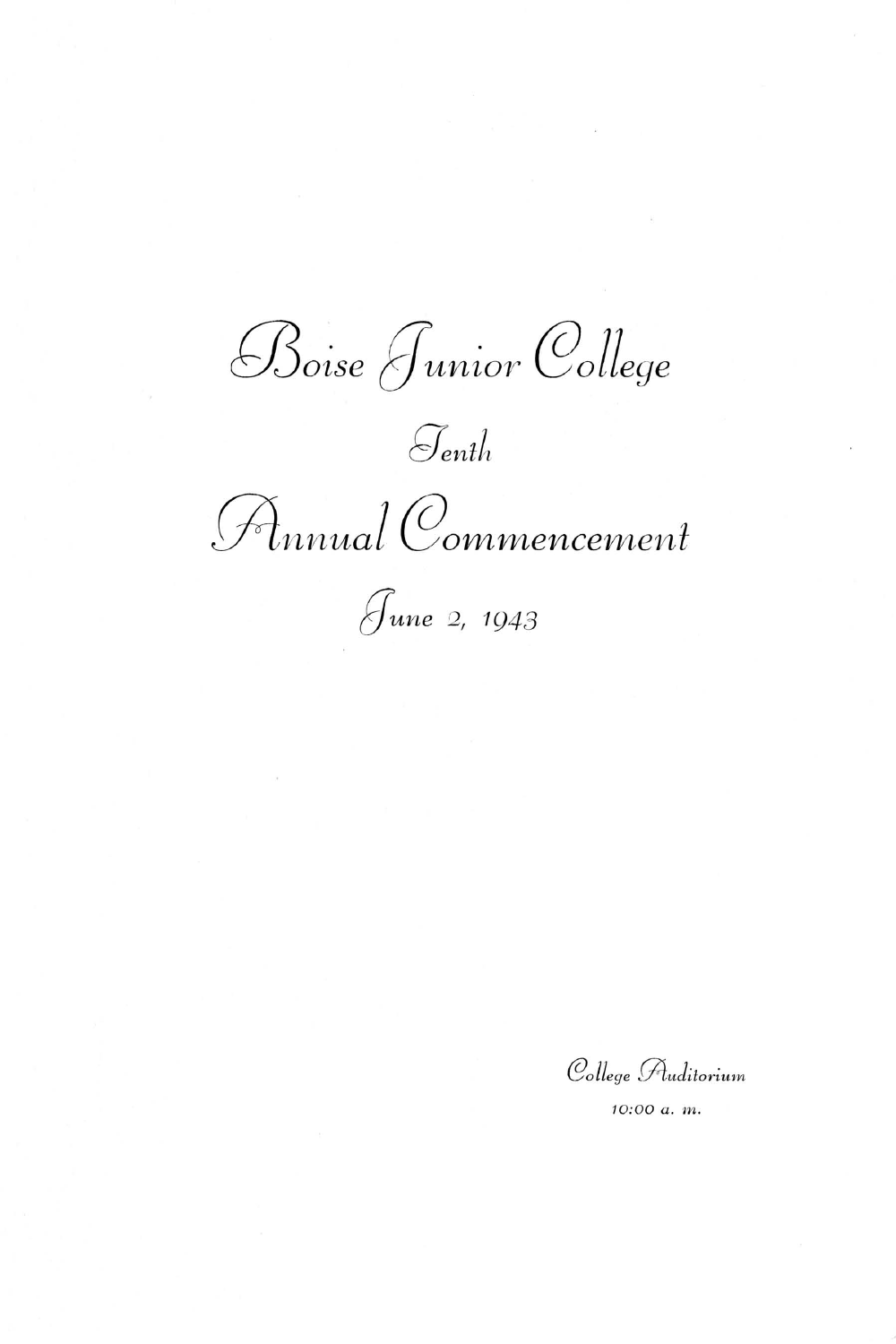~nlh *{A;nnual @ommencemenl* 

| PROCESSIONAL-Pomp and Circumstance                                                                                                | Elgar               |
|-----------------------------------------------------------------------------------------------------------------------------------|---------------------|
| NATIONAL ANTHEM                                                                                                                   | Smith               |
| INVOCATION-FATHER J. H. CREEGAN                                                                                                   |                     |
| SECOND MOVEMENT FROM CONCERTO IN A MINOR-Adagio<br>PATRICIA SMITH AND INEZ MINIELY<br>With orchestral part played on second piano | Grieg               |
| ADDRESS-"New Freedom?"<br>LIEUTENANT EUGENE B. CHAFFEE                                                                            |                     |
| AS DISCORDS 'NEATH THE MASTER'S HAND RESOLVE<br>EMMITTE SPIRITUM TUUM<br>A CAPPELLA CHOIR                                         | Andrews<br>Schuetky |
| REVIEW OF THE YEAR<br>COMAN E MATHEWS                                                                                             |                     |

CONAN E. MATHEWS *Executive Dean* 

WILL You REMEMBER? DREAM RHAPSODY

*Romberg-Riegger Gaul* 

WOMEN'S ENSEMBLE Viola obbligato, STELLA MARGARETTE GORTON Flute obbligato, MARGERY POTTER

PRESENTATION OF DIPLOMAS E. D. BAIRD, *President*  Board of Trustees

COLLEGE HYMN-Les Bois

Audience and Choir

*Strachan* 

## LES BOIS

*Bonneville looked at the sun on the Jorest, Watched the dark valley grow bright with the flame, Uttered the word, to its splendor a tribute, Uttered the now unJorgettable name.* 

#### **CHORUS**

*Boise the beautiful, Boise, the wonderful,*  Take up the word from the frontiersman's lips, *Sing oj the strength in the Idaho Jorest, Sing oj the hills where the western sun dips.* 

**RECESSIONAL**